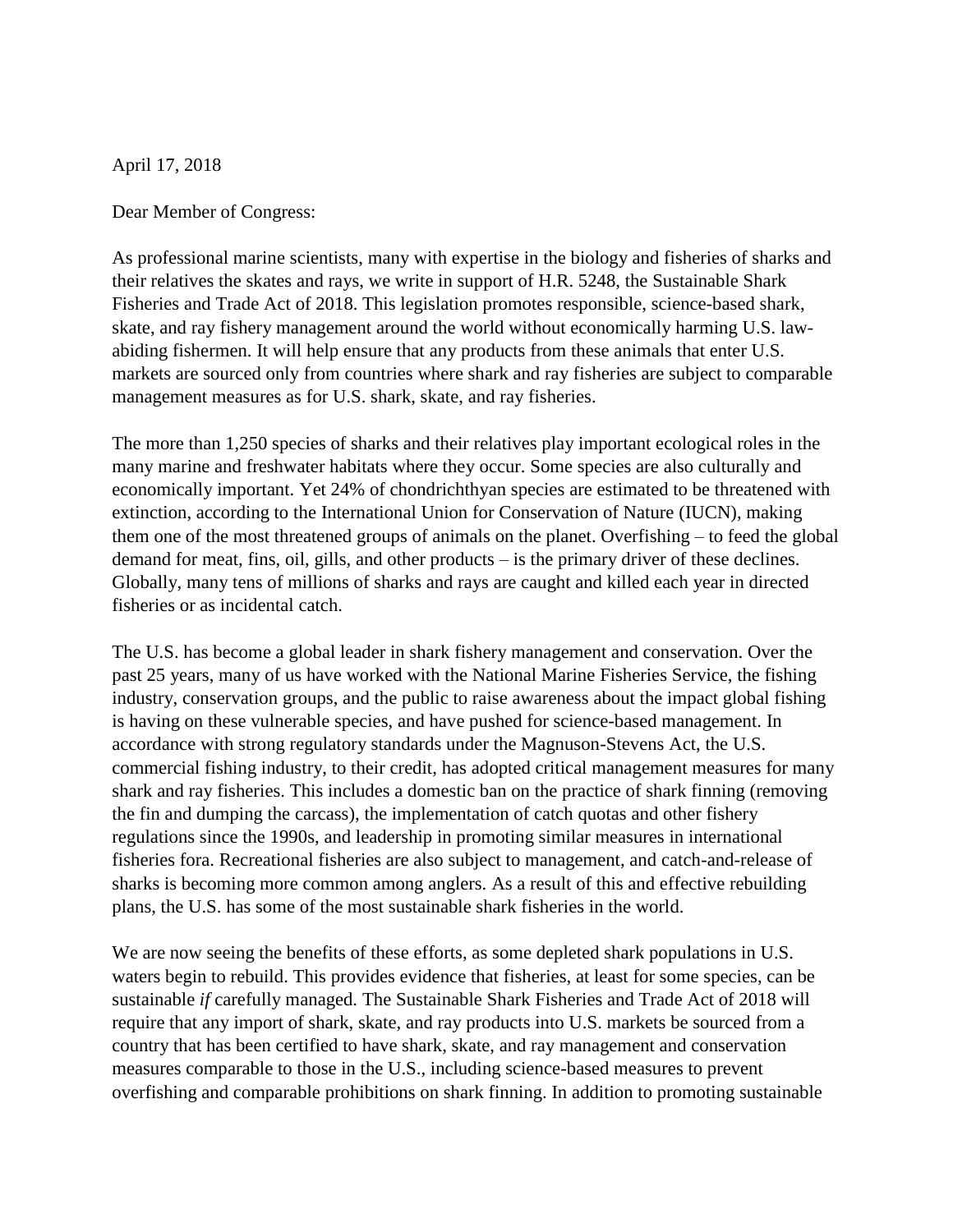fishery management by other fishing countries, this bill would also help level the playing field in international markets for U.S. fishermen, who have already taken the necessary steps to support responsible domestic shark, skate, and ray fisheries.

Although it is not the largest importer of shark products, the U.S. is a major shark and skate fishing and exporting country and therefore can lead in both modeling and promoting sustainable shark fisheries management and responsible trade for these species. Continuing to exercise this leadership can help to reverse the declining trend in many shark, skate, and ray populations around the world. We heartily endorse the Sustainable Shark Fisheries and Trade Act of 2018 and strongly urge its prompt passage by Congress.

Sincerely,

| A. Peter Klimley, PhD              | Alejo Fabian Bonifacio, PhD           |
|------------------------------------|---------------------------------------|
| University of California, Retired  | <b>IDEA-CONICET</b>                   |
| Petaluma, California               | Córdoba, Argentina                    |
|                                    |                                       |
| Brendan Talwar, MS/MA              | Bryan R. Franks, PhD                  |
| Cape Eleuthera Institute           | Jacksonville, FL                      |
| Miami, FL                          |                                       |
| Carl Luer, PhD                     | Cathy Walsh, PhD                      |
| Sarasota, FL                       | Sarasota, FL                          |
|                                    |                                       |
| Charles Bangley, PhD               | Claudio Campagna, PhD                 |
| Annapolis, MD                      | <b>Wildlife Conservation Society</b>  |
|                                    | Nicaragua and Buenos Aires, Argentina |
| Daniel C. Abel, PhD                | Daniel Huber, PhD                     |
| <b>Coastal Carolina University</b> | The University of Tampa               |
| Conway, SC                         | St. Petersburg, FL                    |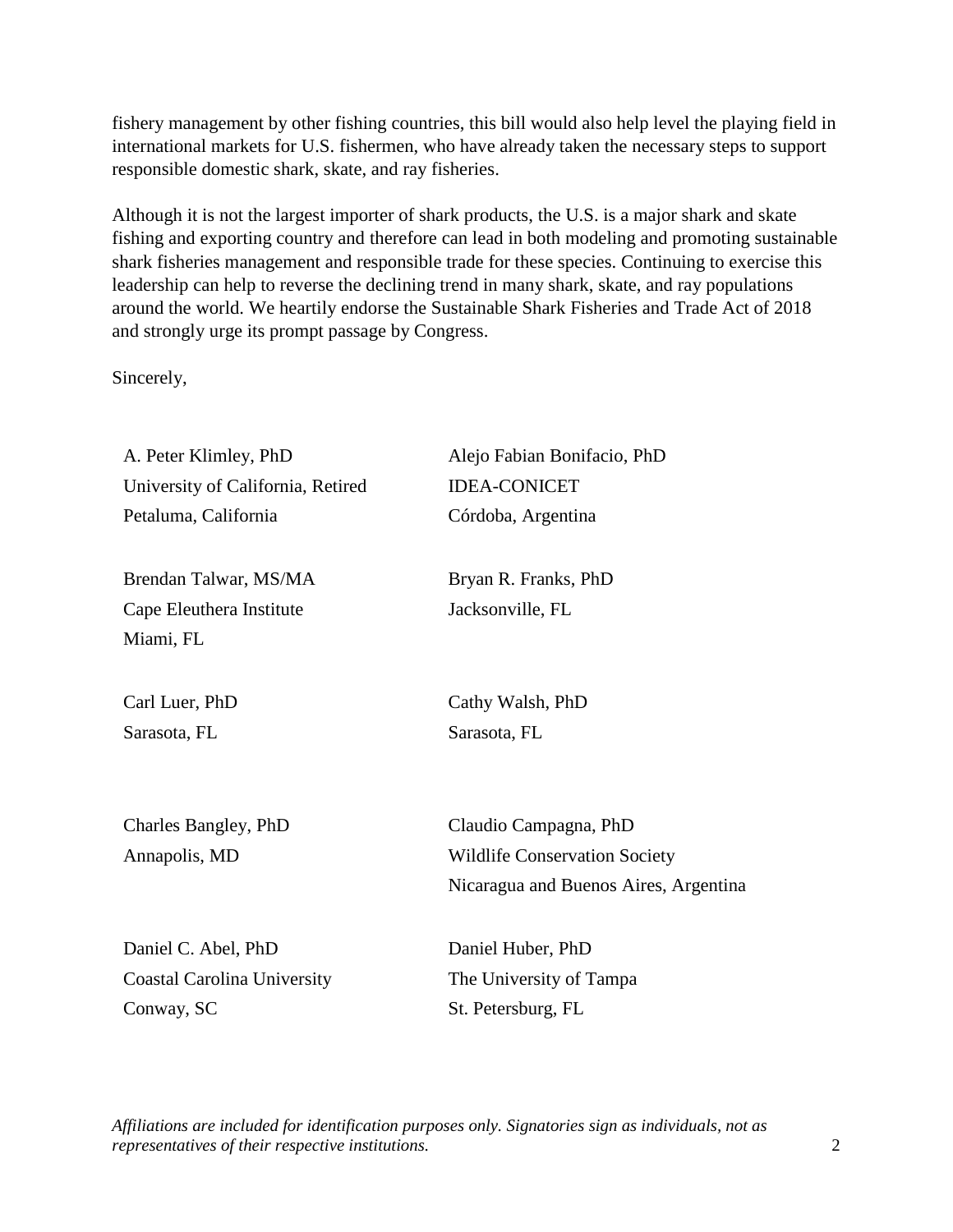David Kerstetter, PhD Nova Southeastern University Dania Beach, FL

Demian Chapman, PhD Florida International University Miami, Florida

Elizabeth Alter, PhD CUNY/York College and the Graduate Center Jamaica, NY

Florencia Cerutti, PhD Galapagos, Ecuador

David Shiffman, PhD Simon Fraser University Vancouver, BC

Drew Cronin, PhD SMART Partnership New York, NY

Eric B Hovland, MS/MA The Florida Aquarium Tampa, FL

Francesco Ferretti, PhD Stanford University Pacific Grove, CA

Gene S. Helfmanb, PhD Odum School of Ecology, University of Georgia

Lopez Island, WA

Gregor M. Cailliet, PhD Moss Landing Marine Laboratories, **CSU** 

Monterey, California

Howard Rosenbaum, PhD Wildlife Conservation Society New York, NY

George H Burgess, MS/MA University of Florida Gainesville, FL

Harold L Pratt, Jr., MS/MA Mote Marine Laboratory Summerland Key, Florida

Isabel Marques da Silva, PhD Faculty of Natural Sciences, Lurio University Vamizi island, Cabo Delgado, Mozambique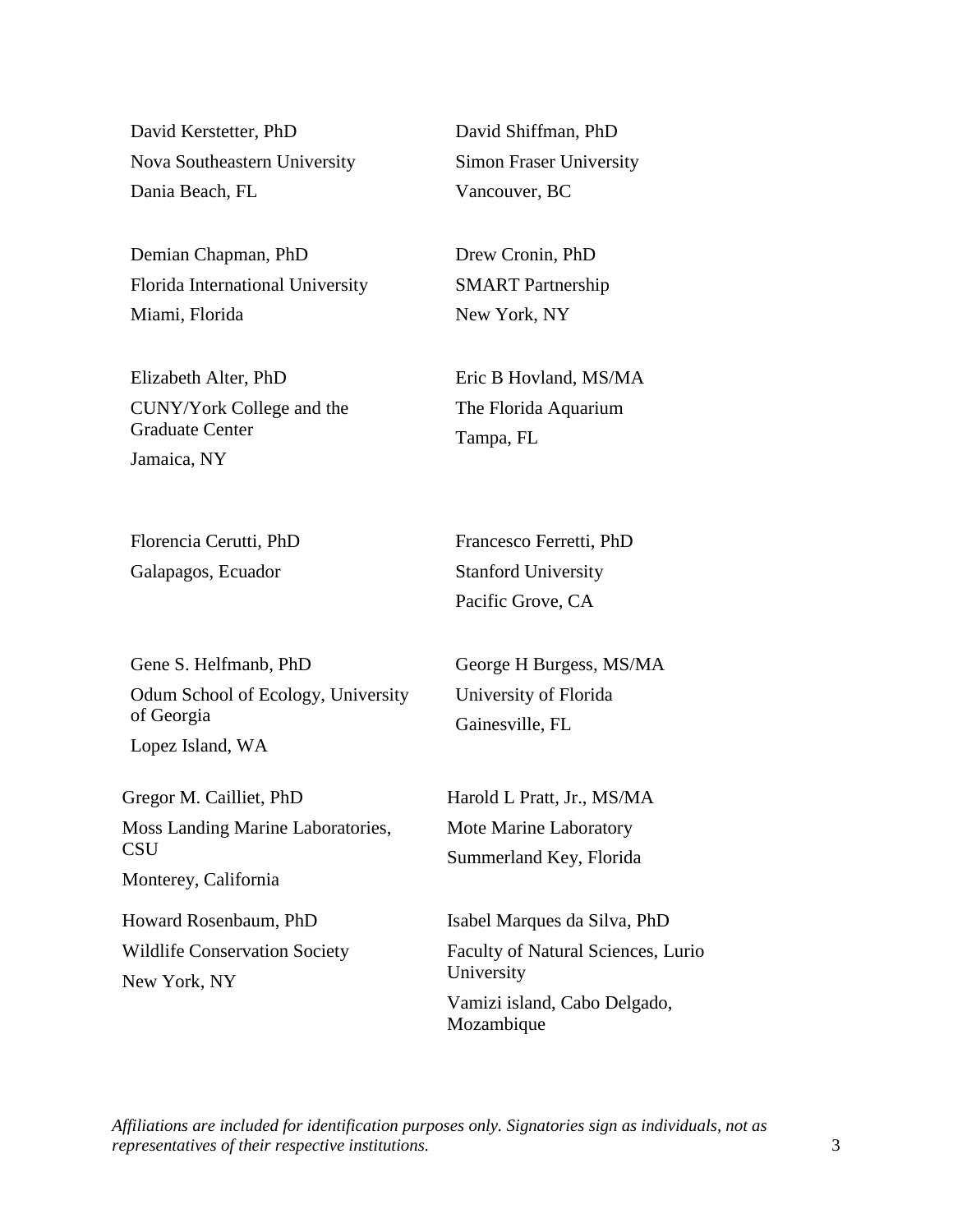Ivy Baremore, MS/MA Panama City Beach, FL

Jake LaBelle, MS/MA Wildlife Conservation Society New York, NY

John A Musick, PhD Virginia Institute of Marine Science Gloucester VA

John Tyminski, MS/MA Mote Marine Laboratory Sarasota, FL

Joshua Stewart, MS/MA The Manta Trust San Diego, CA

Kara Yopak, PhD USA

Kevin Feldheim, PhD Buffalo Grove, IL

Linda Planthof, MS/MA Groningen, the Netherlands J. Marcus Drymon, PhD Mississippi State University Biloxi, Mississippi

Jeffrey C. Carrier, PhD Albion College Albion, MI

John F. Morrissey, PhD Sweet Briar College Sweet Briar, VA

John Waldman, PhD Queens College Queens, New York

Juan Martín Cuevas, PhD Wildlife Conservation Society La Plata, Buenos Aires, Argentina

Katherine Holmes, MS/MA Wildlife Conservation Society New York, New York

Lara Ferry, PhD Arizona State University Glendale, AZ

María Laura Ballesteros, PhD IDEA-CONICET Córdoba, Argentina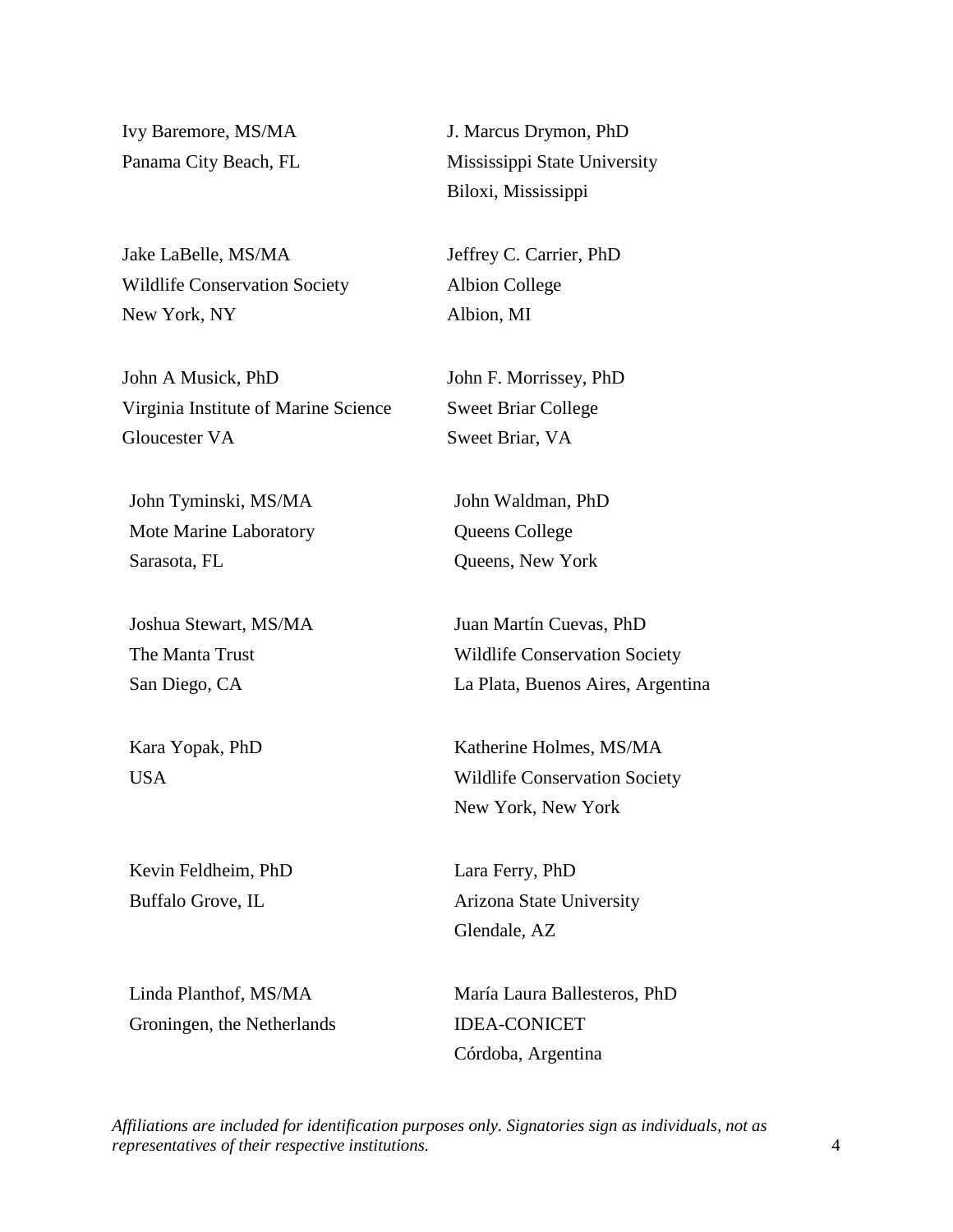Mariano Sironi, PhD Instituto de Consevacion de Ballenas Buenos Aires. Argentina

Merry Camhi, PhD Wildlife Conservation Society Islip, NY

Michael R. Heithaus, PhD Cooper City, FL

Neil Hammerschlag, PhD University of Miami, Rosenstiel School Miami, Florida

Rebeka Merson, PhD Providence, RI

Rob Moir, PhD Ocean River Institute Cambridge, MA

Robert Nowicki, PhD Mote Marine Laboratory Summerland Key, Florida

Salome Buglass, MS/MA Charles Darwin Foundation Puerto Ayora, Galapagos, Ecuador Melinda Rekdahl, PhD Wildlife Conservation Society Bronx, New York

Michael B Bennett, PhD The University of Queensland Brisbane, Queensland, Australia

Mikki Mccomb-Kobza, PhD Ocean First Institute Longmont, Colorado

Philip Motta, PhD University of South Florida Lutz, Florida

Renato Hajenius Aché Freitas, PhD Instituto de Consevacion de Ballenas Florianópolis, Santa Catarina, Brazil

Robert E. Hueter, PhD Mote Marine Laboratory Sarasota, Florida

Sabine Wintner, MS/MA South Africa

Samuel H. Gruber, PhD Bimini Biological Field Station, University of Miami Miami, Florida